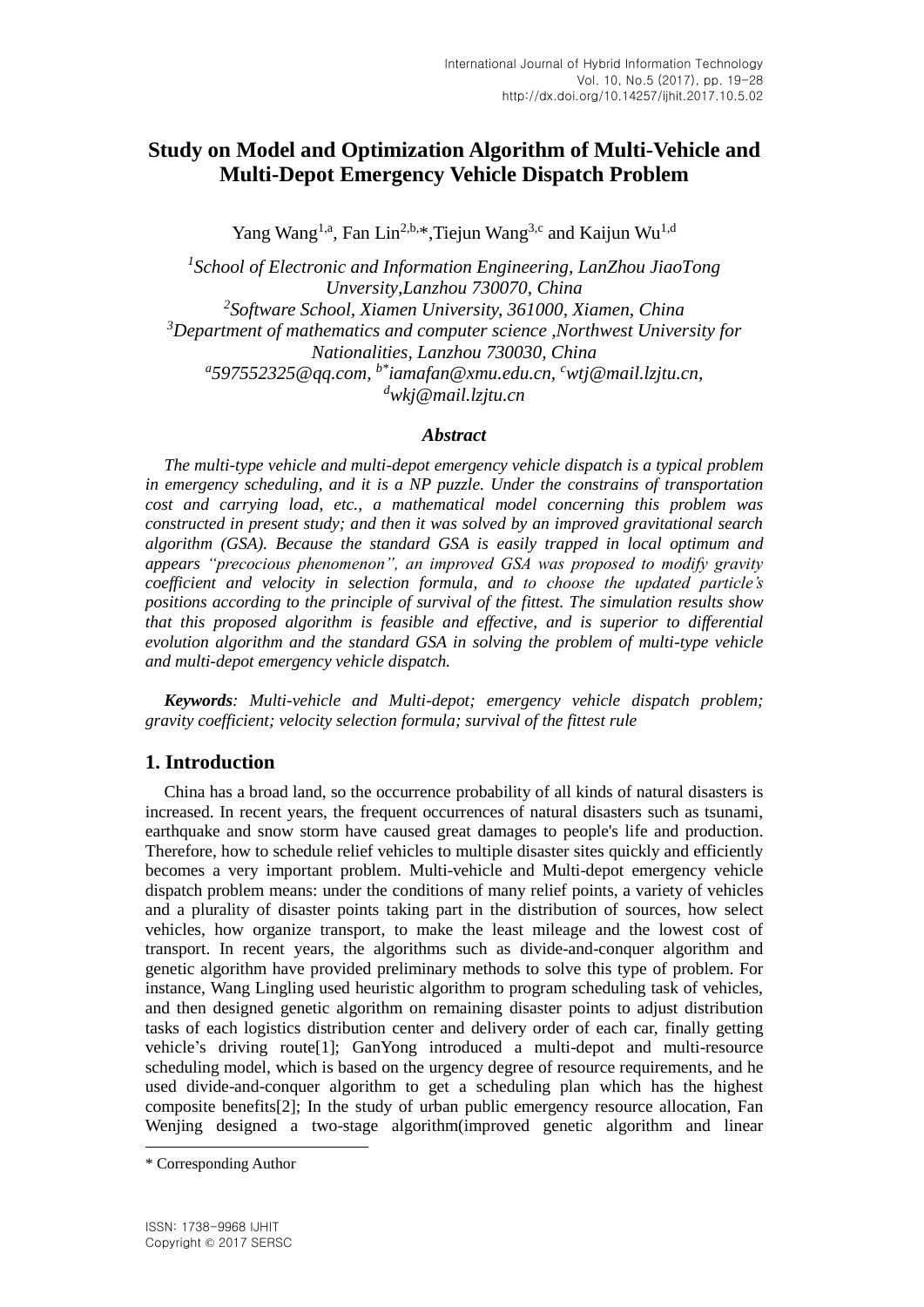programming)[3]. But because these algorithms have some shortcomings, *e.g.* long searching time, immature convergence, therefore the convergence speed and accuracy need further improvement.

Gravitational search algorithm (GSA) [4] is a new optimized search algorithm inspired by the mind of universal gravitation, and it was proposed by professor Esmat Rashedi from the University of Kerman in 2009. It's similar to particle swarm optimization (PSO), and is a heuristic algorithm. It tries to find optimal regions of complex searching space through the gravitational interaction between particles in population. Existing studies demonstrate that the convergence properties of GSA is obviously better than PSO, genetic algorithm (GA) and other bionic intelligent algorithms [4]. Some experts and scholars put forward improved algorithms, such as Li Pengfei improved overall system performance of GSA by combining two optimization operators in flatness pattern recognition [5]. But the improved algorithms also have some disadvantages, *e.g*. premature convergence, poor ability in local optimization and the lack of effective acceleration mechanism. For this reason, this paper proposes an improved gravitational search algorithm (IGSA). The experimental results show that the improved algorithm can solve the multi-vehicle and multi-depot emergency vehicle scheduling problem effectively, and it is superior to the basic GSA. Therefore, this paper provides a more reasonable and efficient method to solve this multi-vehicle and multi-depot emergency vehicle scheduling problem.

## **2. The Mathematic Model of Multi-Depot Emergency Vehicle Scheduling Problem**

Multi-vehicle and Multi-depot emergency vehicle scheduling problem can be generally described as:  $M(i = 1,2,...,M)$  relief points need to transport relief goods to  $N(j = 1,2,...,M)$ 1,2, …,*M*) disaster sites, and each relief point has  $K_h$  cars whose load is  $Q_h$  ( $h = 1,2,...,H$ ) tons. The unit distribution cost of  $Q_h$  tons car is  $C_h$ , the demand  $g_i$  of each disaster site is less than  $O_h$ , and the transportation distance from relief point *i* to affected site *j* is  $d_{ii}$ . Assume any relief point can select any number and any type of vehicles from any relief point, and the vehicles must return to original depot after completing disaster relief task. Designing a set of reasonable scheduling scheme, while satisfies all demand of disaster sites, could minimize the total cost of distribution.

Assume the number of relief points are 1,…,*M*, the number of affected sites are 1,…,*N*, the definition of variables is shown as formula (1):

$$
x_{ij}^{\text{mhk}} = \begin{cases} 1 & \text{ k h-model vehicles of relief point m drive from barn i to disaster site } j \\ 0 & \text{else} \end{cases} \tag{1}
$$

Then we can get mathematical model of multi-vehicle and multi-depot emergency vehicle scheduling problem, as shown in formula(2):

$$
f = \min \sum_{n=1}^{N} \sum_{h=1}^{H} \sum_{m=1}^{M} \sum_{k=1}^{K_h} \sum_{j=1}^{N} d_{ij} x_{ij}^{mhk} C_h
$$
 (2)

The contraints set are shown as formula(3) to  $(6)$ :

$$
\sum_{i=1}^{M} \sum_{k=1}^{K_m} x_{ij}^{nmk} \le K_h
$$
\n(3)

$$
\sum_{i=1}^{M} x_{ij}^{mhk} = \sum_{j=1}^{N} x_{ij}^{mhk} \le 1, \ m \in \{1, ..., M\}, \ h \in \{1, ..., H\}, k \in \{1, ..., K_h\}
$$
 (4)

$$
\sum_{i=1}^{M} g_i \sum_{j=1}^{N} x_{ij}^{mhk} \le Q_h, \quad m \in \{1, ..., M\}, \quad h \in \{1, ..., H\}, k \in \{1, ..., K_h\}
$$
 (5)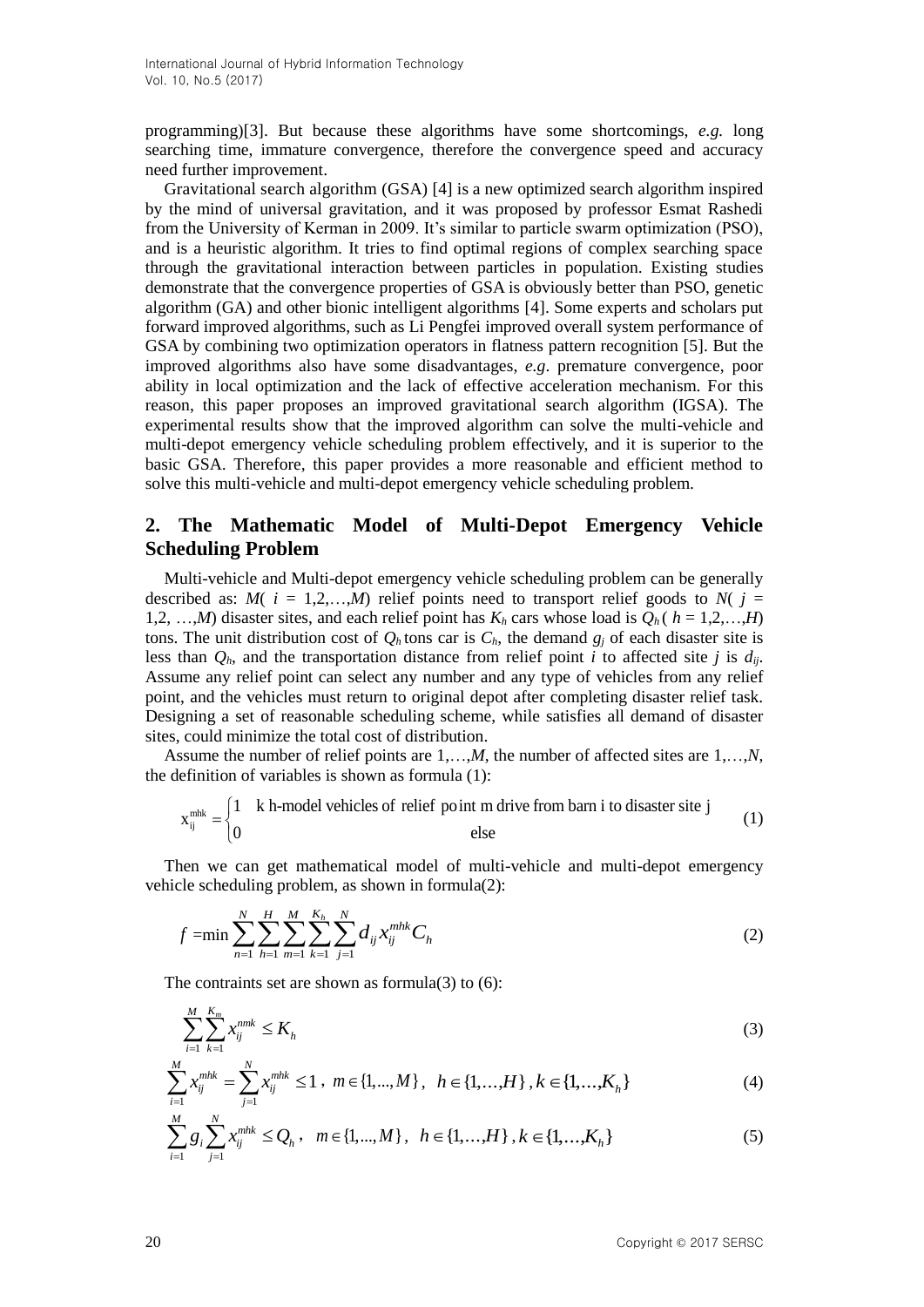$$
\sum_{j=1}^{N+M} \sum_{m=1}^{M} \sum_{k=1}^{K_h} \sum_{h=1}^{H} x_{ij}^{mhk} = 1, \quad i \in \{1, ..., N\}
$$
\n(6)

$$
\sum_{i=1}^{N+M} \sum_{m=1}^{M} \sum_{k=1}^{K_h} \sum_{h=1}^{H} x_{ij}^{mhk} = 1, \quad j \in \{1, \dots, N\}
$$
\n(7)

$$
\sum_{i=1}^{M} x_{ij}^{mhk} = \sum_{j=1}^{N} x_{ij}^{mhk} = 0 , \quad m \in \{1, ..., M\} , \quad h \in \{1, ..., H\} , k \in \{1, ..., K_h\}
$$
 (8)

In the model, formula(2) is objective function, minimizing the total cost of vehicle distribution; formula(3) represents the number of vehicles involved in disaster-relief task don't exceed the total number of each relief point; formula(4) ensures that every emergency vehicle will be able to return to original relief point; formula(5) represents the load of each car should not exceed its load limit; formula(6) and (7) ensure that each customer can be served only once by a specific car; formula(8) ensures the vehicles involved in disaster-relief task can't be drived from one relief point to another one.

### **3. The Basic Gravitational Search Algorithm (GSA)**

Copyright  $\sum_{n=1}^{\infty} \sum_{n=1}^{\infty} \sum_{n=1}^{\infty} \sum_{n=1}^{\infty} \sum_{n=1}^{\infty} \sum_{n=1}^{\infty} \sum_{n=1}^{\infty} \sum_{n=1}^{\infty} \sum_{n=1}^{\infty} \sum_{n=1}^{\infty} \sum_{n=1}^{\infty} \sum_{n=1}^{\infty} \sum_{n=1}^{\infty} \sum_{n=1}^{\infty} \sum_{n=1}^{\infty} \sum_{n=1}^{\infty} \sum_{n=1}^{\infty} \sum_{n$ The Gravitational search algorithm was proposed mainly based on the physics law of universal gravitation. GSA regards all particles as objects with mass, and they could make resistanceless motion. In solution space, each particle will be effected by the gravity of other particles, and produces acceleration pointing at particle of larger mass. Due to the mass of particles are related to it's fitness value, the larger the fitness value of the particle, the larger the mass of the particle. In the process that small mass particle moving to large mass particle, the algorithm can gradually approach the optimal solution. The difference between GSA and clustering algorithms such as ant colony algorithm is that particles don't have to perceive environment through environmental factors, but realize the optimization of information sharing by gravitational interaction between individuals. Therefore, the particle can perceive global situation, and launch a search for environment without the influence of environmental factors.

In GSA, each particle has four features: location, inertial mass, active gravitational mass and passive gravitational mass. The interaction force between particles lead the particle into moving towards massive particles, and paricle's position is corresponding to it's fitness [4].

Assume that it is in a *n-dimensional* search space, and *N* particles form a initial group. Define the *ith* particle's position is:

$$
X_i = (x_i^1, x_i^2, \dots, x_i^d, \dots, x_i^n), i = 1, 2, \dots, N. \tag{9}
$$

Assume that at time  $t$ , the inertial mass  $M_i(t)$  of particle  $i$  is:

$$
m_i(t) = \frac{fitness_i(t) - worst(t)}{best(t) - worst(t)}
$$
\n(10)

$$
M_i(t) = \frac{m_i(t)}{\sum_{j=1}^{N} m_j(t)}
$$
(11)

Among them,  $i = 1, 2, \ldots, N$ ,  $m_i(t)$  is a intermediate variable, *fitness<sub>i</sub>*(*t*) is fitness value of particle *i* at time *t, best*(*t*) is the best fitness value of whole particle swarm at time *t*, and *worst*(*t*) is the worst. Aiming at the problem of minimum optimization, the best and the worst fitness values are respectively represented as:

$$
best(t) = \min_{j \in \{1, 2, ..., N\}} fitness_j(t)
$$
\n(12)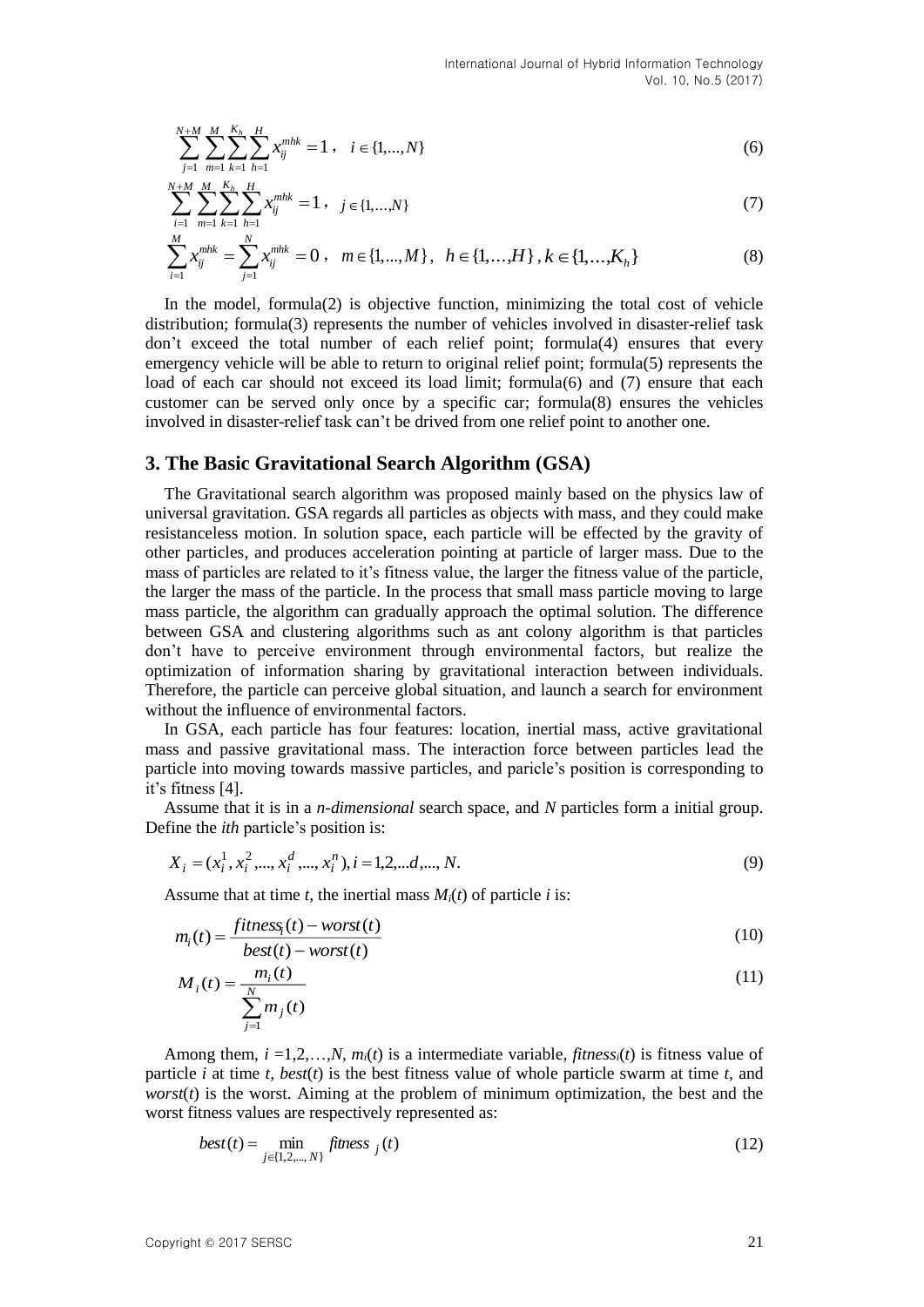International Journal of Hybrid Information Technology Vol. 10, No.5 (2017)

$$
worst(t) = \max_{j \in \{1, 2, \dots, N\}} f \text{times } s_j(t) \tag{13}
$$

According to Newton's law of gravitation, at time *t*, in *d-dimensional* space, the force of the *jth* particle to the *ith* particle is:

$$
F_{ij}^{d}(t) = G(t) \frac{M_i(t) \times M_j(t)}{R_{ij}(t) + \varepsilon} (x_j^{d}(t) - x_i^{d}(t))
$$
\n(14)

In formula,  $x_i^d(t)$  means the *ith* particle's position in *d-dimensional* space at time *t*;  $x_j^d(t)$ means the *jth* particle's position in *d-dimensional* space at time *t*; *ε* is a very small positive number,  $R_{ii}(t)$  is Euclidean distance between particle *i* and particle *j*,  $G(t)$  is gravitation coefficient at time *t*. The formula is shown as the following:

$$
R_{ij}(t) = \left\| x_i(t), x_j(t) \right\|_2 \tag{15}
$$

$$
G(t) = G_0 e^{-\beta \frac{t}{T}} \tag{16}
$$

GSA belongs to natural intelligence algorithm. Among them ,  $G_0$  and  $\beta$  are constants, *T* is the maximum number of interaction.

In GSA, it is assumed that the resultant force  $F_i^d(t)$  acting on *ith* particle equals to occlusal force of all other particles in *d-dimension*, at time *t*:

$$
F_i^d(t) = \sum_{j=1, j\neq i}^N rand_j F_{ij}^d(t)
$$
\n
$$
(17)
$$

Among them, *rand<sub>i</sub>* is a random number between [0, 1].

According to Newton's second law, in *d-dimensional* space, at time *t*, the acceleration of particle *i* is defined as the following:

$$
a_i^d(t) = \frac{F_i^d(t)}{M_{ii}(t)}\tag{18}
$$

Finally, the particle *i* updates velocity and position according to formula(19) and (20):

$$
v_i^d(t+1) = rand_i \times v_i^d(t) + a_i^d(t)
$$
\n(19)

$$
x_i^d(t+1) = x_i^d(t) + v_i^d(t+1)
$$
\n(20)

Among them,  $v_i^d(t)$  means the velocity of particle *i* in *d*-dimensional space, at time *t*.

### **4. The Improved Gravity Search Algorithm (IGSA)**

#### **4.1. The Improvement of Gravity Coefficient**

word(i) =  $\frac{1}{2(1+2+2)}$ . Although the between the line in the three states and the particle of the particle between the particle of the particle and the particle of the particle of the particle of the particle of the pa The gravity coefficient *G(t)* is an important parameter for GSA, at the beginning of optimization, GSA needs larger *G(t)* leading population to explore optimal solution areas quickly; but in the late stage of optimization, it requires smaller  $G(t)$  to perform local search in explored solution area. However, in standard GSA, *G(t)* is exponent function, which falls fast, and leads the global search ability of GSA into ebbing fast, thereby reducing global convergence speed.

In order to make GSA explore the optimal solution area faster and more accurately, linear function is used to improve the gravity coefficient  $G(t)$ . The formula is shown as the following:  $G(t) = G_0(1 - t / T)$  (21)

Among them, *t* is current number of iterations. *T* is the largest number of iterations. For it's difficult to find a suitable constant *G0*, dynamic adjustment is used into *G0*. The formula is shown as the following: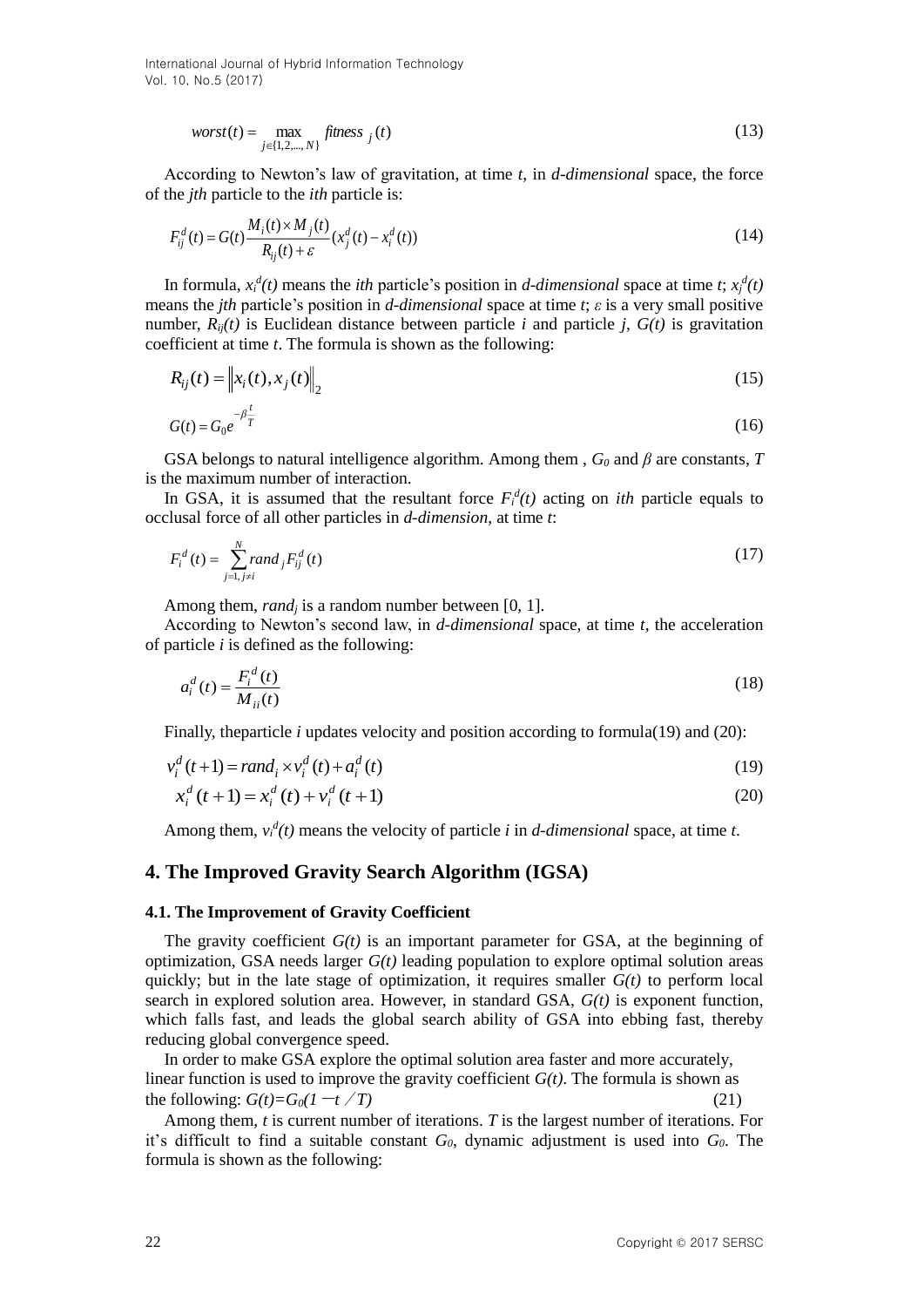$$
G_0 = \gamma \max_{d \in \{1,\dots,n\}} \left( \left| x_{\max}^d - x_{\min}^d \right| \right) \tag{22}
$$

Among them, *γ* is a constant. After several tests, we set it to 2.5 in the paper.  $x^d_{min}$ means the minimum location value of individual in current population, *d-dimensional* space, and  $x^d$  <sub>max</sub> means the maximum.

#### **4.2. The Improvement of Velocity Equation**

Co<sub>p</sub> - 7 **Frag (** $x_{\text{min}}^2$ ,  $x_{\text{min}}^2$ ,  $x_{\text{min}}^2$ ) (25)<br>Among them,  $y$  is a constant. After several tests, we set it to 2.5 in the paper.  $x^2$ <br>means the minimum location value of individual in current population. GSA and PSO are two kinds of optimization algorithms, and their solutions are all obtained by moving individuals in search space. In the search process of GSA, the moveing direction of individuals are obtained by caculating resultant force of all other particles. In the link of updating location, only the current position of individual works, without group memory function. The basic PSO algorithm [6] not only considers particle's own experience, but also includes group information sharing between particles. The improved equation of particle swarm algorithm is:

$$
v_i^d(t+1) = w v_i^d(t) + c_1 rand_j (p_{best}^d - x_i^d(t)) + c_2 (g_{best}^d - x_i^d(t))
$$
\n(23)

$$
x_i^d(t+1) = x_i^d(t) + v_i^d(t+1)
$$
\n(24)

In formula, *w* is inertia weight; *randj*, are random variables between [0, 1]; *c1*, *c<sup>2</sup>* are constants between [0, 1];  $p^d_{best}(t)$  is the best position that particle *i* has experienced;  $g^d_{best}(t)$ is the best position that all particles have experienced.

The memory and group communication functions based on PSO is introduced to improve GSA. According to the new strategy, the improved space search method abides by the laws of motion, and adds memory and group communication functions. The new equation is defined as the following:

$$
v_i^d(t+1) = rand_i v_i^d(t) + a_i^d(t) + c_1 rand_j (p_{best}^d - x_i^d(t)) + c_2 rand_k (g_{best}^d - x_i^d(t))
$$
 (25)

In formula, *rand<sub>i</sub>*, *rand<sub>k</sub>*, *rand<sub>i</sub>* are random variables between [0, 1];  $c_1$ ,  $c_2$  are constants between [0, 1];  $p^d_{best}(t)$  represents the best position that particle *i* has experienced;  $g^d_{best}(t)$ represents the best position that all particles have experienced. By adjusting the value of *c1*, *c2*, we can balance the influence of gravity, memory and social information on search process.

### **4.3. The Improvement of Position Selection Formula**

A "greedy" selection mode [7], which is similar to select operation of differential evolution, is used in the paper. Namely, the updated new individual is accepted by population if and only if the fitness value of new vector individual is better than the fitness value of target vector individual. Otherwise, the individual of last generation will be retained in next generation. Its selection operation is shown as the following:

$$
x_i^d(t+1) = \begin{cases} new_i^t(t+1) & f(new_i^t(t+1)) < f(x_i^d(t)) \\ x_i^d(t) & otherwise \end{cases}
$$
 (26)

In each generation, the updated new individual can replace the location of current individual only when its fitness value is less than the previous one. By using this method, we can realize the survial of the fittest, and the population will evolve towards the optimal solution.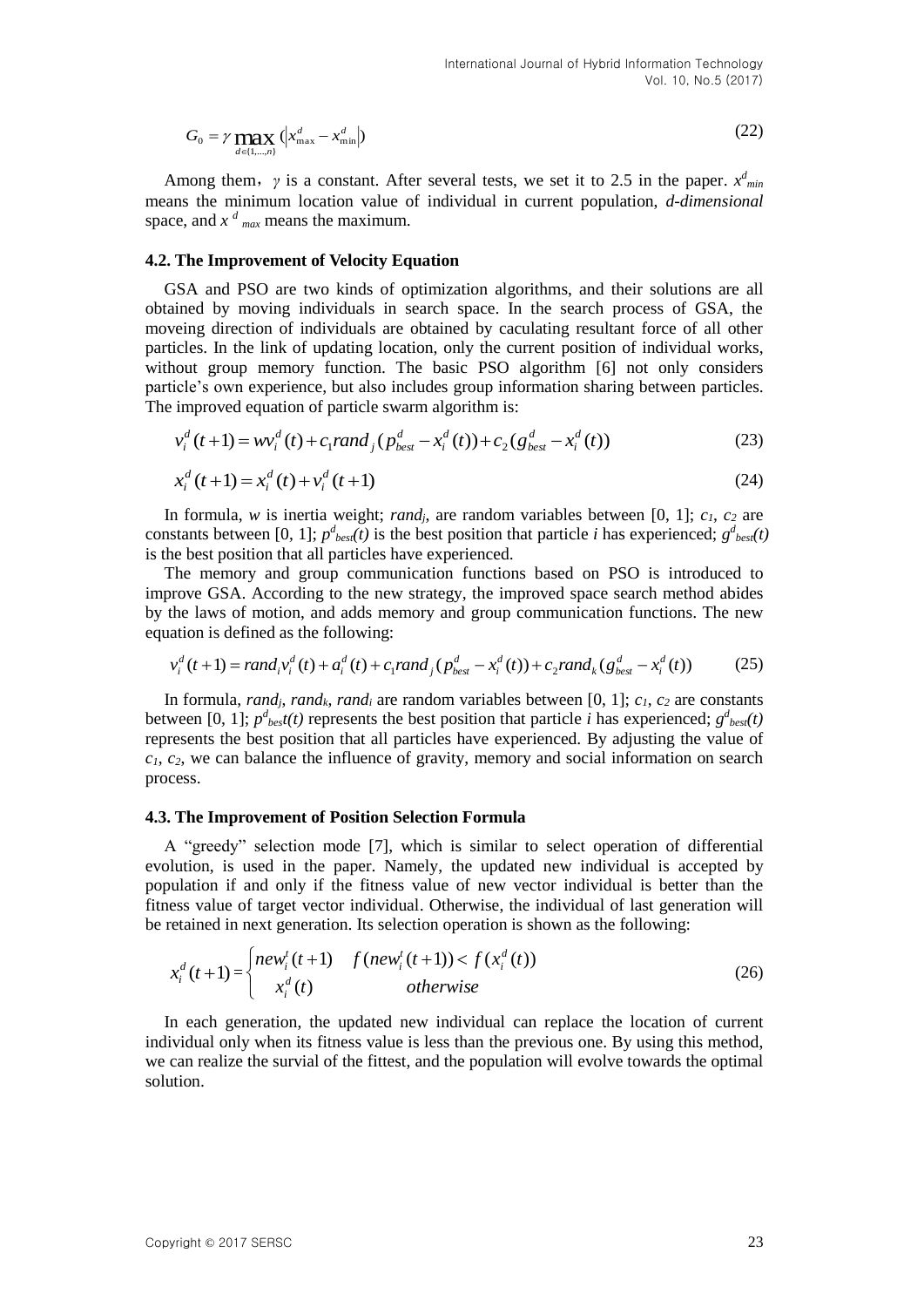# **5. The Application of Improved Gravity Search Algorithm to Multi-Vehicle and Multi-Depot Emergency Vehicle Dispatch Problem**

## **5.1. Coding Strategy of Particle**

One of the key problems for realizing algorithm is how to find a suitable representation method to make the individual corresponding to the solution. This paper expresses vehicle routing optimization problem with 4 dimensional vector *X*. The first dimension *X<sup>r</sup>* represents the information of the relief points participating in rescue; the second dimension  $X_s$  represents the serial number information of the cars taking part in rescue; the third dimension  $X_u$  represents the model information of the vehicles involved in rescue; the fourth dimension  $X_t$  represents the driving distance of each car.

## **5.2. Decoding Strategy of Particles**

In order to change the travel path order of car  $i$ , we have to adjust the  $X_t$ . According to the order of elements in vector  $X_t$ , adjustment function  $Af$  can be determined. Firstly, we could find the disaster site *i* the car serving to; then sort them from the smallest to the largest according to the size of corresponding *Xt*; lastly, determine the driving route order of vehicle *i*. For example, suppose there are 10 disaster points, 2 car depots, 2 kinds of car (A and B), and the number of each kind of car are 3. The position vector *X* of one particle is shown as the Table 1, and the position vector *X* which has been adjusted is shown as the Table 2.

Then the corresponding solution path is: Relief point 1: Vehicle1, Modle A: 6→1 Vehicle2, Modle B: 8→4 Relief point 2: Vehicle3, Modle A: 3 Vehicle4, Modle A: 2→5→7 Vehicle5, Modle A: 9→10

The coding and decoding stategy of the particle can ensure the service to all disaster sites, and the service can only be done by a specific car, which makes the calculation more simple.

| Customer | 1 2 3 4 5 6 7 8 9 10                    |                   |  |  |  |  |
|----------|-----------------------------------------|-------------------|--|--|--|--|
|          |                                         | 2 2 1 2 1 2 1 2 2 |  |  |  |  |
|          | 4 3 2 4 1 4 2 5 5                       |                   |  |  |  |  |
|          | A B A B B A B B A A                     |                   |  |  |  |  |
|          | 0.3 3.2 2.6 1.3 4.3 0.1 4.6 0.6 5.8 5.9 |                   |  |  |  |  |

**Table 1. Vector** *X* **before Adjusting**

| Table 2. Vector X after Adjusting |  |
|-----------------------------------|--|
|-----------------------------------|--|

| Customer |   |    |     |  |                     | 2 3 4 5 6 7 8   |  | 9 10 |  |
|----------|---|----|-----|--|---------------------|-----------------|--|------|--|
|          |   |    | 2 2 |  |                     | 1 2 1 2 1 2     |  |      |  |
|          |   |    |     |  |                     | 4 3 2 4 1 4 2 5 |  | 5    |  |
|          | А | B. |     |  |                     | A B B A B B A A |  |      |  |
|          | 2 |    |     |  | $1 \t2 \t2 \t1 \t3$ |                 |  |      |  |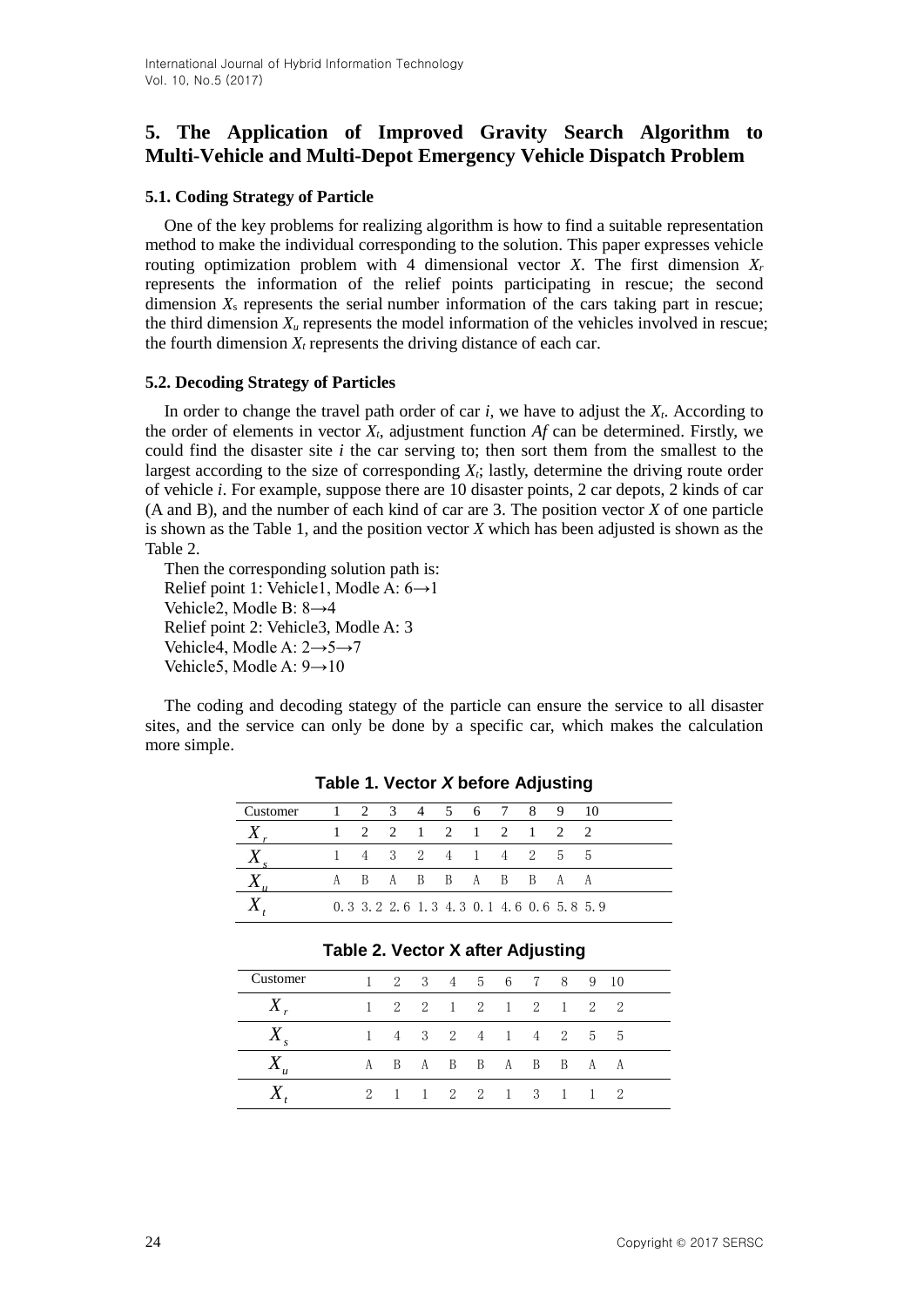### **5.3. The Steps of IGSA**

Step1. Set algorithm parameters: population size *N*, gravity coefficient *G0*, parameters *ε*, *β*, the maximum *τmax* and the minimum *τmin* of inertia weight, the maximum number of iterations, and make *t*=0;

Step2. Initialize the population;

Step3. Caculate the fitness value of each particle;

Step4. Caculate the inertial mass of each particle according to formula(10) and (11);

Step5. Update the gravity coefficient function according to formula(21) and (22);

Step6. Caculate the resultant force acting on each particle according to formula(17);

Step7. Caculate the acceleration of each particle according to formula(18);

Step8. Update the velocity of each particle according to formula(24);

Step9. Update the position of each particle according to formula(25);

Step10. Verify whether the algorithm satisfies the terminate condition, if meets, the algorithm ends, then output the optimal solution; otherwise, make  $t=t+1$ , and return to step3.

## **6. Example Analysis**

There is a vehicle scheduling problem which has 3 relief points and 25 disaster sites. The location(unit: km) and the demand(unit: ton) of each disaster point are shown in Table 3. The location(unit: km) of each relief point, vehicle model, the number of each model, load capacity(unit: ton) and the unit distribution cost(RMB/km) are shown in Table 4.

| disaster<br>site | location | demand | disaster<br>site | location | demand         |
|------------------|----------|--------|------------------|----------|----------------|
| 1                | (12, 14) | 6      | 14               | (66, 32) | 3              |
| 2                | (95, 86) | 6      | 15               | (64, 77) | 3              |
| 3                | (41, 97) | 1      | 16               | (83, 4)  | 7              |
| $\overline{4}$   | (90, 13) | 8      | 17               | (19, 46) | 4              |
| 5                | (27, 99) | 6      | 18               | (78, 96) | 9              |
| 6                | (70, 52) | 7      | 19               | (42, 36) | $\overline{4}$ |
| $\overline{7}$   | (53, 40) | 5      | 20               | (7, 78)  | 5              |
| 8                | (58, 3)  | 4      | 21               | (68, 24) | 6              |
| 9                | (6, 56)  | 7      | 22               | (11, 23) | 4              |
| 10               | (21, 28) | 2      | 23               | (82, 45) | 2              |
| 11               | (32, 8)  | 3      | 24               | (32, 82) | $\overline{4}$ |
| 12               | (45, 74) | 8      | 25               | (35, 54) | 3              |
| 13               | (94, 42) | 6      |                  |          |                |

**Table 3. The Information of Disaster Point**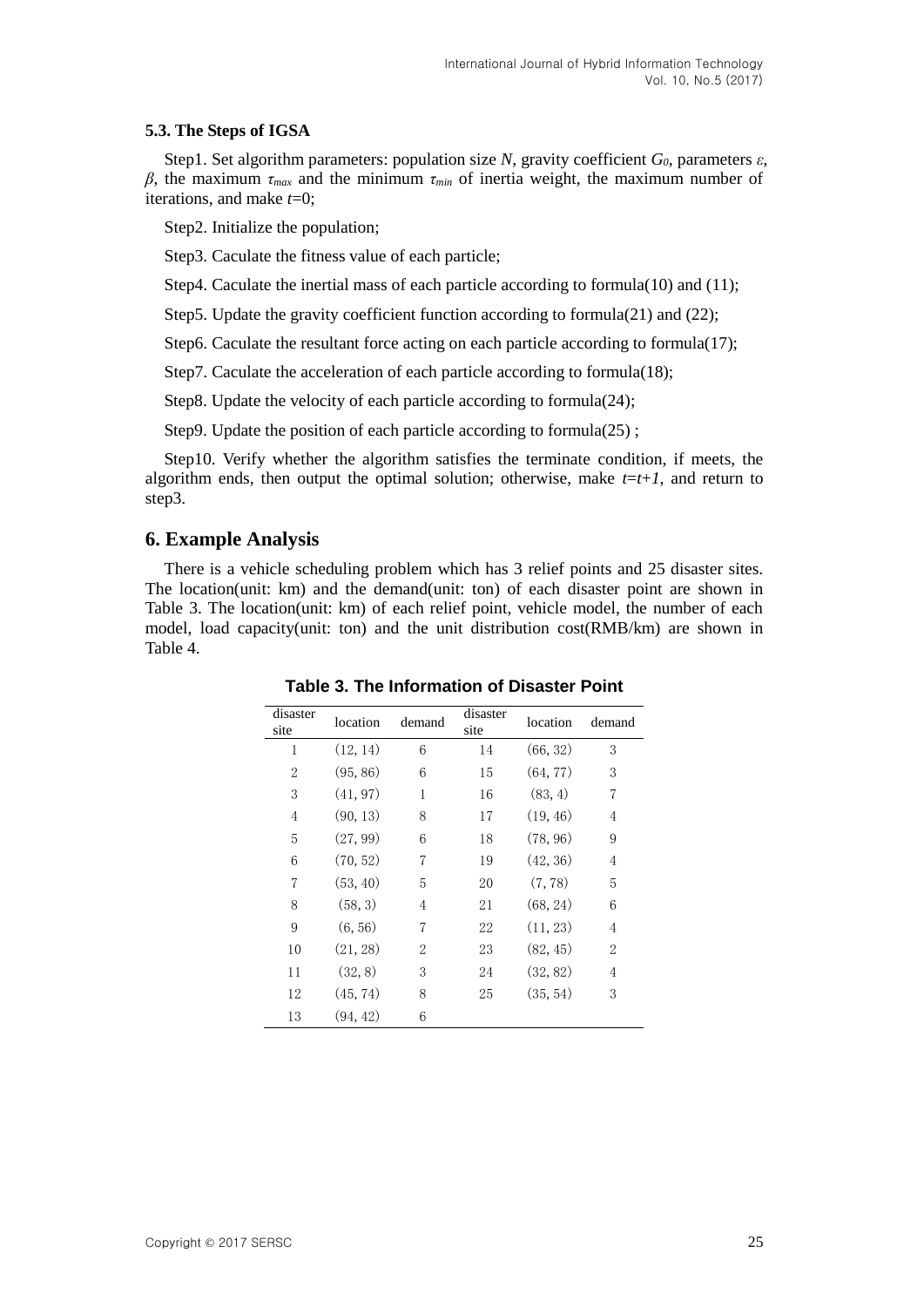| relief<br>point | location | model | load | number | unit distribution<br>cost |
|-----------------|----------|-------|------|--------|---------------------------|
| 26              | (45, 16) | A     | 20   | 2      | 5                         |
|                 |          | B     | 15   | 2      | 4                         |
| 27              | (82, 75) | A     | 20   | 2      | 5                         |
|                 |          | B     | 15   | 3      | 4                         |
| 28              |          | A     | 20   | 3      | 5                         |
|                 | (24, 65) | B     | 15   | 3      | 4                         |

**Table 4. Information of Relief Point**

This study uses basic GSA and IGSA to solve the problem. After calculation, the optimal scheduling scheme is 3 relief points and 7 relief vehicles participating in relief task. Among them, relief point, vehicle model, driving route, driving distance(unit: km) and the total cost of transportation are shown in Table 5. Figure 1 illustrates a curve that the suitable value(total cost of transportation) will vary based on the number of iteration.

| Relief<br>point | model | Driving route                                                                                      | distance | cost   |
|-----------------|-------|----------------------------------------------------------------------------------------------------|----------|--------|
| 26              | B     | $26 \rightarrow 21 \rightarrow 14 \rightarrow 7 \rightarrow 26$                                    | 99.3     | 397.3  |
| 26              | A     | $26 \rightarrow 4 \rightarrow 16 \rightarrow 8 \rightarrow 26$                                     | 99.9     | 499.5  |
| 26              | A     | $26 \rightarrow 19 \rightarrow 10 \rightarrow 22 \rightarrow 1 \rightarrow$<br>$11 \rightarrow 26$ | 99.1     | 495.4  |
| 27              | B     | $27 \rightarrow 13 \rightarrow 23 \rightarrow 6 \rightarrow 27$                                    | 87.3     | 349.3  |
| 27              | A     | $27 \rightarrow 2 \rightarrow 18 \rightarrow 15 \rightarrow 27$                                    | 78.5     | 392.3  |
| 28              | A     | $28 \rightarrow 12 \rightarrow 3 \rightarrow 5 \rightarrow 28$                                     | 96.8     | 484.2  |
| 28              | A     | $28 \rightarrow 20 \rightarrow 9 \rightarrow 17 \rightarrow 25 \rightarrow$<br>28                  | 93.3     | 466.4  |
| 合计              |       |                                                                                                    | 654.2    | 3084.4 |

**Table 5. Distribution Data Information of Each Car** 



**Figure 1. The Performance Comparisons between DE, GSA and IGSA**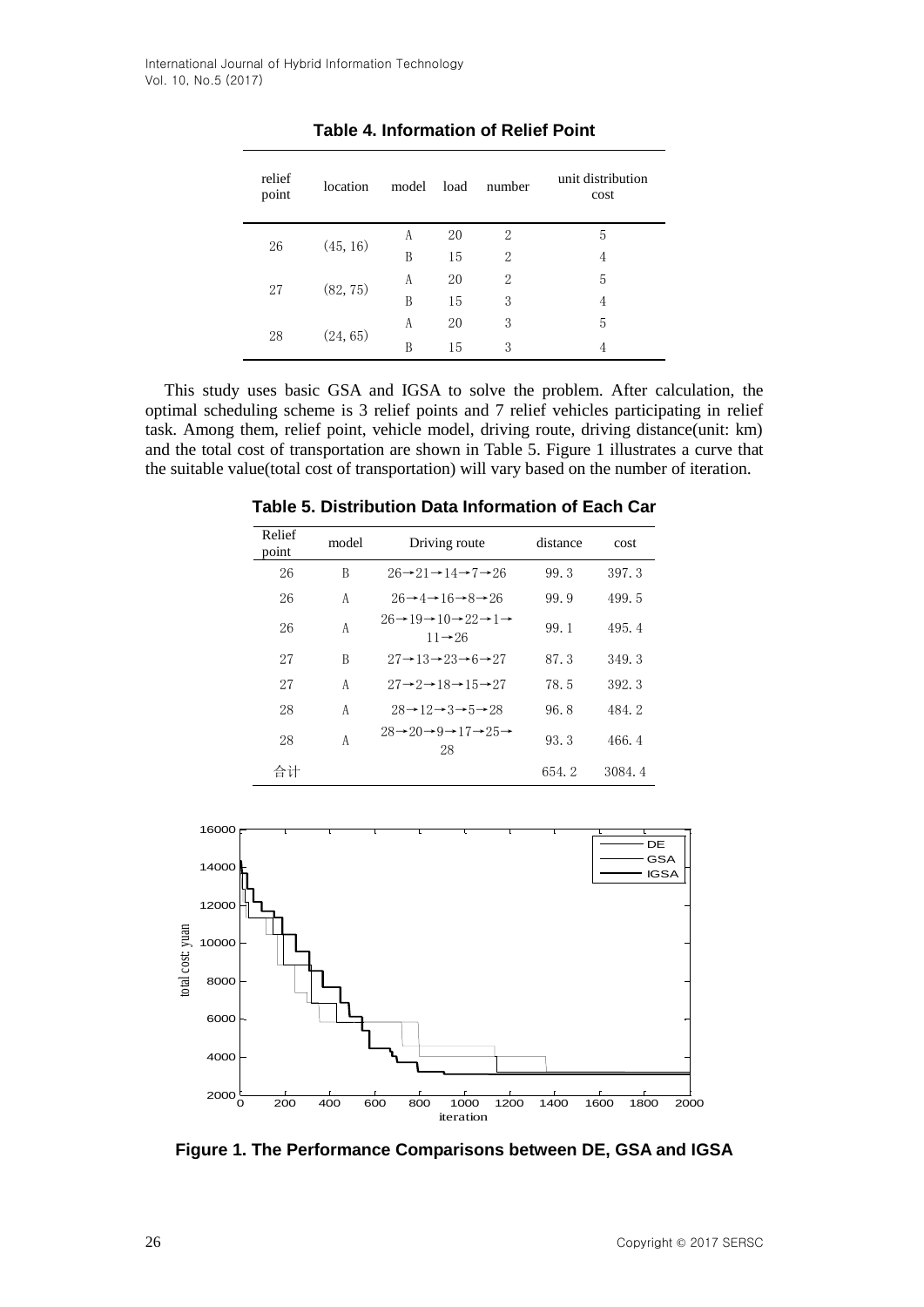It is not hard to see that the convergence speed of differential evolution algorithm and basic GSA are fast at the beginning of caculation, but they fall into local optimum afterwards, and fail in getting the global optimal solution. For IGSA, while the initial search speed of algorithm is slow, but the algorithm can continue to optimize in the mid and later stage, which can calculate the optimal solution of multi-depot and multi-vehicle emergency vehicle scheduling problem more accurately, thereby providing a new way to solve this kind of problems.

## **7. Conclusions**

This paper establishes a mathematical model of multi-depot and multi-vehicle emergency vehicle scheduling problem, and put forward the IGSA to solve this problem. The algorithm improves gravity coefficient and velocity selection formula, and selects updated paritcle's location according to the survival of the fittest. Simulation results show that the improved GSA is feasible and effective in solving this kind of problems.

### **Acknowledgments**

This work was supported by the National Social Science foundation of China (No. 15CGL001), the Science and Technology Support Project of Gansu Province (No. 1304FKCA097) and the Basic Scientific Research Expenses of Finance Department of Gansu Province (No. 214150).

## **References**

- [1] L. Wang, "Multi-depot emergency scheduling research", Journal of railway transportation and economy, vol. 32, no. 7, **(2010)**, pp. 47-52.
- [2] Y. Gan, S. Lv and J. Li, "Consider cost more to save some more supplies emergency scheduling research", Chinese journal of safety science, vol. 21, no. 9, **(2011)**, pp. 172-176.
- [3] W. Fan, "Intergrated optimization of depot selection and vehicle routing for relief resource distribution in urban public emergencies", Chengdu: SouthWest JiaoTong University, no. 05, **(2011)**.
- [4] E. Rashedi, H. Nezamabadi-pour and S. Saryazdi, "BGSA: Binary gravitational search algorithm", Natural Computing, vol. 9, no. 3, **(2010)**, pp. 727-745.
- [5] P. Li, "Improved gravitational search algorithm and applied in flatness pattern recognition", Qin huangdao: Yanshan University, no. 05, **(2013)**.
- [6] R. Esmat, H. Nezamabadi-pour and S. Saryazdi, "GSA: A gravitational search algorithm", Inform Sci, **(2009)**, no. 179, pp. 2232–2248.
- [7] S. Sarafrazi, H. Nezamabadi-pour and S. Saryazdi, "Disruption: A new operator in gravitational search algorithm", Sci Iran, no. 18, **(2011)**, pp. 539–548.
- [8] B. Schutz, "Gravity from the ground up", London: Cambridge University Press, **(2003)**.
- [9] P. Li and H.B. Duan, "Path planning of unmanned aerial vehicle based on improved gravitational search algorithm", Sci China Tech Sci, no. 55, **(2012)**, pp. 2712-2719.
- [10] M. Eslami, H. Shareef, A. Mohamed and M. Khajehzadeh, ["Gravitational search algorithm for](http://www.cnki.net/kcms/detail/detail.aspx?filename=ZNGY201204013&dbcode=CJFQ&dbname=CJFD2012&v=)  [coordinated design of PSS and TCSC as damping controller"](http://www.cnki.net/kcms/detail/detail.aspx?filename=ZNGY201204013&dbcode=CJFQ&dbname=CJFD2012&v=), Journal of Central South University, no. 19, no. 4, **(2012)**, pp. 923-932.
- [11] H.Askari and S.-H. Zahiri, ["Decision function estimation using intelligent gravitational search](http://www.cnki.net/kcms/detail/detail.aspx?filename=SSJD120604002287&dbcode=SSJD&v=)  [algorithm"](http://www.cnki.net/kcms/detail/detail.aspx?filename=SSJD120604002287&dbcode=SSJD&v=), International Journal of Machine Learning and Cybernetics, vol. 3, no. 2, **(2012)**, pp. 163-172.
- [12] M. Khajehzadeh, M. Raihan Taha A. El-Shafie and M. Eslami, ["A modified gravitational search](http://www.cnki.net/kcms/detail/detail.aspx?filename=SJES13011501713458&dbcode=SSJD&v=)  [algorithm for slope stability analysis"](http://www.cnki.net/kcms/detail/detail.aspx?filename=SJES13011501713458&dbcode=SSJD&v=), Engineering Applications of Artificial Intelligence, vol. 25, no. 8, **(2012)**, pp. 1589–1597.